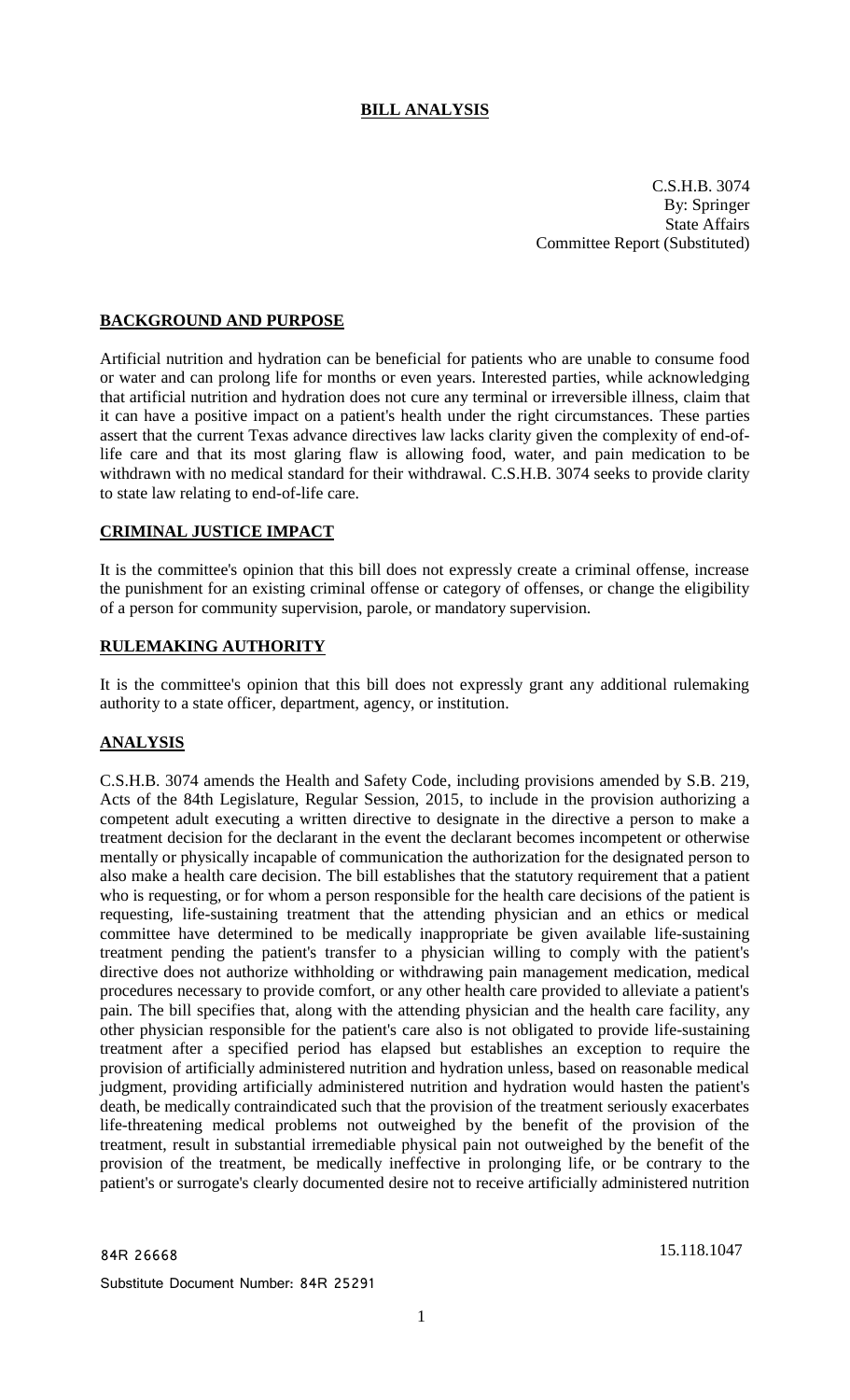or hydration.

C.S.H.B. 3074 entitles a patient or the person responsible for the health care decisions of the individual who has made the decision regarding the directive or treatment decision that a physician refuses to honor to receive a copy of the portion of the patient's medical record related to the treatment received by the patient in the facility for the lesser of the period of the patient's current admission to the facility or the preceding 30 calendar days and to receive a copy of all of the patient's reasonably available diagnostic results and reports related to that portion of the medical record. The bill specifies that the time after which a physician or the health care facility is not obligated to provide life-sustaining treatment is after the 10th day after both the written decision reached during the review process and the patient's medical record are provided to the patient or the person responsible for the health care decisions of the patient. The bill updates the language required to be included in a written directive to physicians and family or surrogates and in the statement explaining the patient's right to transfer when the attending physician refuses to honor an advance directive or health care or treatment decision requesting the provision of lifesustaining treatment.

C.S.H.B. 3074 requires the executive commissioner of the Health and Human Services Commission, not later than March 1, 2016, to adopt all rules necessary to implement the bill's provisions. The bill applies to a review, consultation, disagreement, or other action relating to a health care or treatment decision made on or after April 1, 2016.

### **EFFECTIVE DATE**

September 1, 2015.

## **COMPARISON OF ORIGINAL AND SUBSTITUTE**

While C.S.H.B. 3074 may differ from the original in minor or nonsubstantive ways, the following comparison is organized and formatted in a manner that indicates the substantial differences between the introduced and committee substitute versions of the bill.

| <b>INTRODUCED</b>                                                                           | HOUSE COMMITTEE SUBSTITUTE                                                                                                                                                               |
|---------------------------------------------------------------------------------------------|------------------------------------------------------------------------------------------------------------------------------------------------------------------------------------------|
| SECTION 1. Sections $166.002(2)$ and $(10)$ ,<br>Health and Safety Code, are amended.       | <b>SECTION 1. Same as introduced version.</b>                                                                                                                                            |
| SECTION 2. Section 166.003, Health and<br>Safety Code, is amended.                          | <b>SECTION 2. Same as introduced version.</b>                                                                                                                                            |
| SECTION 3. Section 166.032(c), Health<br>and Safety Code, is amended.                       | <b>SECTION 3. Same as introduced version.</b>                                                                                                                                            |
| SECTION 4. Section 166.033, Health and<br>Safety Code, is amended.                          | <b>SECTION 4. Same as introduced version.</b>                                                                                                                                            |
| SECTION 5. Section 166.046(e), Health<br>and Safety Code, is amended to read as<br>follows: | SECTION 5. Sections 166.046(b) and (e),<br>Health and Safety Code, as amended by S.B.<br>219, Acts of the 84th Legislature, Regular<br>Session, 2015, are amended to read as<br>follows: |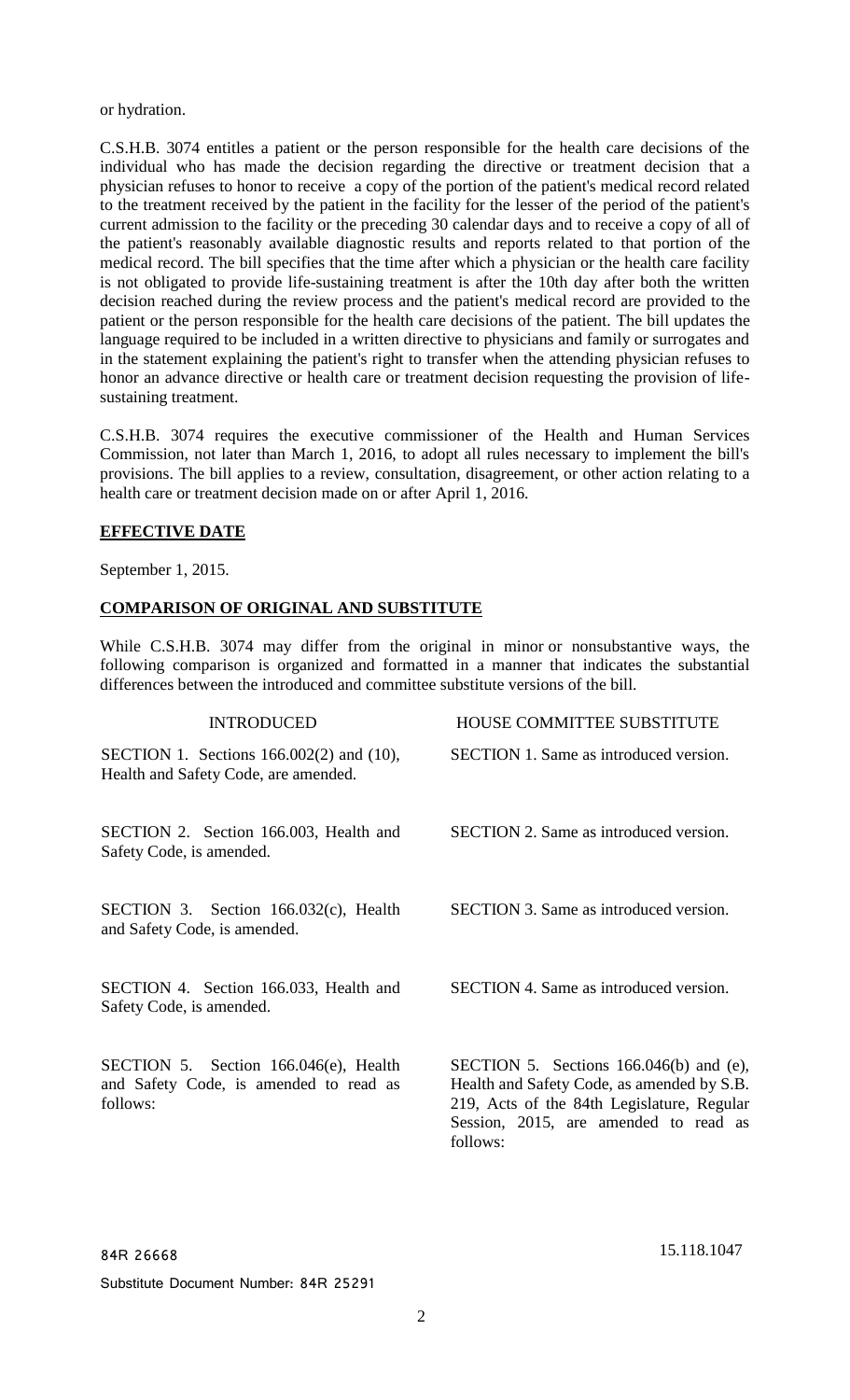(e) If the patient or the person responsible for the health care decisions of the patient is requesting life-sustaining treatment that the attending physician has decided and the ethics or medical committee [review process] has affirmed is medically inappropriate treatment, the patient shall be given available life-sustaining treatment pending transfer under Subsection (d). This subsection does not authorize withholding or withdrawing pain management medication, medical procedures necessary to provide comfort, or any other health care provided to alleviate a patient's pain. The patient is responsible for any costs incurred (b) The patient or the person responsible for the health care decisions of the individual who has made the decision regarding the directive or treatment decision:

(1) may be given a written description of the ethics or medical committee review process and any other policies and procedures related to this section adopted by the health care facility;

(2) shall be informed of the committee review process not less than 48 hours before the meeting called to discuss the patient's directive, unless the time period is waived by mutual agreement;

(3) at the time of being so informed, shall be provided:

(A) a copy of the appropriate statement set forth in Section 166.052; and

(B) a copy of the registry list of health care providers and referral groups that have volunteered their readiness to consider accepting transfer or to assist in locating a provider willing to accept transfer that is posted on the website maintained by the department under Section 166.053; and

(4) is entitled to:

(A) attend the meeting;  $[and]$ 

(B) receive a written explanation of the decision reached during the review process;

(C) receive a copy of the portion of the patient's medical record related to the treatment received by the patient in the facility for the lesser of:

(i) the period of the patient's current admission to the facility; or

(ii) the preceding 30 calendar days; and

(D) receive a copy of all of the patient's reasonably available diagnostic results and reports related to the medical record provided under Paragraph (C).

(e) If the patient or the person responsible for the health care decisions of the patient is requesting life-sustaining treatment that the attending physician has decided and the ethics or medical committee [review]<br>process] has affirmed is medically process) has affirmed is medically inappropriate treatment, the patient shall be given available life-sustaining treatment pending transfer under Subsection (d). This subsection does not authorize withholding or withdrawing pain management medication, medical procedures necessary to provide comfort, or any other health care provided to alleviate a patient's pain. The patient is responsible for any costs incurred

84R 26668 15.118.1047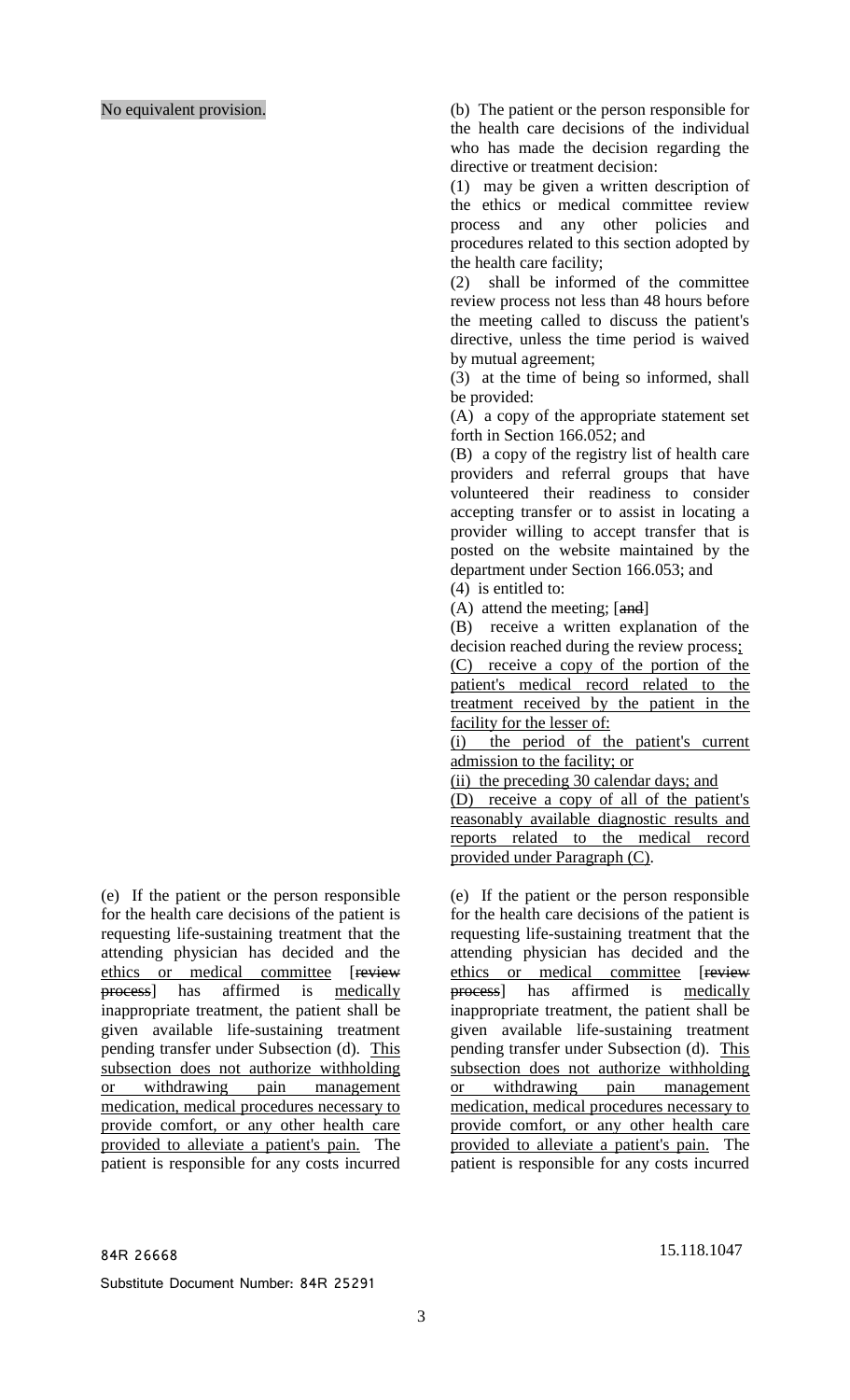in transferring the patient to another facility. The attending physician, any other physician responsible for the care of the patient, and the health care facility are not obligated to provide life-sustaining treatment after the 10th day after the written decision required under Subsection (b) is provided to the patient or the person responsible for the health care decisions of the patient unless ordered to do so under Subsection (g), except that artificially administered nutrition and hydration must be provided unless, based on reasonable medical judgment, providing artificially administered nutrition and hydration would:

(1) hasten the patient's death;

(2) seriously exacerbate other major medical problems not outweighed by the benefit of the provision of the treatment;

(3) result in substantial irremediable physical pain, suffering, or discomfort not outweighed by the benefit of the provision of the treatment;

(4) be medically ineffective; or

(5) be contrary to the patient's clearly stated desire not to receive artificially administered nutrition or hydration.

SECTION 6. Sections  $166.052(a)$  and (b), Health and Safety Code, are amended to read as follows:

(a) In cases in which the attending physician refuses to honor an advance directive or health care or treatment decision requesting the provision of life-sustaining treatment, the statement required by Section  $166.046(b)(3)(A)$  [166.046(b)(2)(A)] shall be in substantially the following form:

When There Is A Disagreement About Medical Treatment: The Physician Recommends Against Certain Life-Sustaining Treatment That You Wish To **Continue** 

You have been given this information because you have requested life-sustaining treatment[ $,$ ]\* for yourself as the patient or on behalf of the patient, as applicable, which the attending physician believes is not in transferring the patient to another facility. The attending physician, any other physician responsible for the care of the patient, and the health care facility are not obligated to provide life-sustaining treatment after the 10th day after both the written decision and the patient's medical record required under Subsection (b) are [is] provided to the patient or the person responsible for the health care decisions of the patient unless ordered to do so under Subsection (g), except that artificially administered nutrition and hydration must be provided unless, based on reasonable medical judgment, providing artificially administered nutrition and hydration would:

(1) hasten the patient's death;

(2) be medically contraindicated such that the provision of the treatment seriously exacerbates life-threatening medical problems not outweighed by the benefit of the provision of the treatment;

(3) result in substantial irremediable physical pain not outweighed by the benefit of the provision of the treatment;

(4) be medically ineffective in prolonging life; or

(5) be contrary to the patient's or surrogate's clearly documented desire not to receive artificially administered nutrition or hydration.

SECTION 6. Sections  $166.052(a)$  and (b), Health and Safety Code, as amended by S.B. 219, Acts of the 84th Legislature, Regular Session, 2015, are amended to read as follows:

(a) In cases in which the attending physician refuses to honor an advance directive or **health** care or treatment decision requesting the provision of life-sustaining treatment, the statement required by Section  $166.046(b)(3)(A)$  shall be in substantially the following form:

When There Is A Disagreement About Medical Treatment: The Physician Recommends Against Certain Life-Sustaining Treatment That You Wish To Continue

You have been given this information because you have requested life-sustaining treatment[ $,$ ]\* for yourself as the patient or on behalf of the patient, as applicable, which the attending physician believes is not

Substitute Document Number: 84R 25291

84R 26668 15.118.1047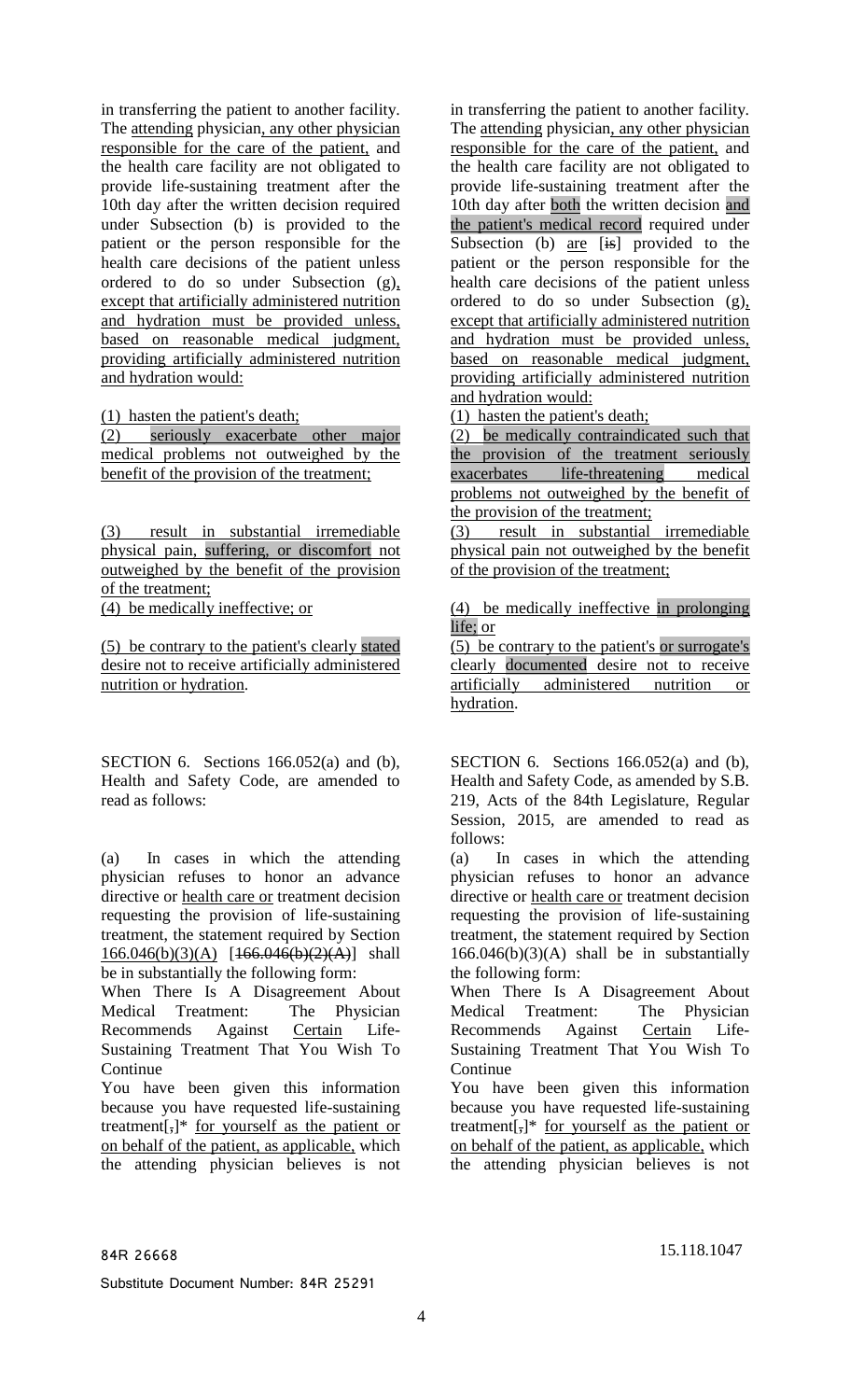medically appropriate. This information is being provided to help you understand state law, your rights, and the resources available to you in such circumstances. It outlines the process for resolving disagreements about treatment among patients, families, and physicians. It is based upon Section 166.046 of the Texas Advance Directives Act, codified in Chapter 166, [of the] Texas Health and Safety Code.

When an attending physician refuses to comply with an advance directive or other request for life-sustaining treatment because of the physician's judgment that the treatment would be medically inappropriate, the case will be reviewed by an ethics or medical committee. Life-sustaining treatment will be provided through the review.

You will receive notification of this review at least 48 hours before a meeting of the committee related to your case. You are entitled to attend the meeting. With your agreement, the meeting may be held sooner than 48 hours, if possible.

You are entitled to receive a written explanation of the decision reached during the review process.

If after this review process both the attending physician and the ethics or medical committee conclude that lifesustaining treatment is medically inappropriate and yet you continue to request such treatment, then the following procedure will occur:

1. The physician, with the help of the health care facility, will assist you in trying to find a physician and facility willing to provide the requested treatment.

2. You are being given a list of health care providers, licensed physicians, health care facilities, and referral groups that have volunteered their readiness to consider accepting transfer, or to assist in locating a provider willing to accept transfer, maintained by the Department of State [Texas] Health Services [Care Information Council]. You may wish to contact providers, facilities, or referral groups on the list or others of your choice to get help in arranging a transfer.

3. The patient will continue to be given lifesustaining treatment and treatment to enhance pain management and reduce suffering, including artificially administered nutrition and hydration unless, based on medically appropriate. This information is being provided to help you understand state law, your rights, and the resources available to you in such circumstances. It outlines the process for resolving disagreements about treatment among patients, families, and physicians. It is based upon Section 166.046 of the Texas Advance Directives Act, codified in Chapter 166, [of the] Texas Health and Safety Code.

When an attending physician refuses to comply with an advance directive or other request for life-sustaining treatment because of the physician's judgment that the treatment would be medically inappropriate, the case will be reviewed by an ethics or medical committee. Life-sustaining treatment will be provided through the review.

You will receive notification of this review at least 48 hours before a meeting of the committee related to your case. You are entitled to attend the meeting. With your agreement, the meeting may be held sooner than 48 hours, if possible.

You are entitled to receive a written explanation of the decision reached during the review process.

If after this review process both the attending physician and the ethics or medical committee conclude that lifesustaining treatment is medically inappropriate and yet you continue to request such treatment, then the following procedure will occur:

1. The physician, with the help of the health care facility, will assist you in trying to find a physician and facility willing to provide the requested treatment.

2. You are being given a list of health care providers, licensed physicians, health care facilities, and referral groups that have volunteered their readiness to consider accepting transfer, or to assist in locating a provider willing to accept transfer, maintained by the Department of State Health Services. You may wish to contact providers, facilities, or referral groups on the list or others of your choice to get help in arranging a transfer.

3. The patient will continue to be given lifesustaining treatment until the patient [he or she] can be transferred to a willing provider for up to 10 days from the time you were given both the committee's written decision

Substitute Document Number: 84R 25291

84R 26668 15.118.1047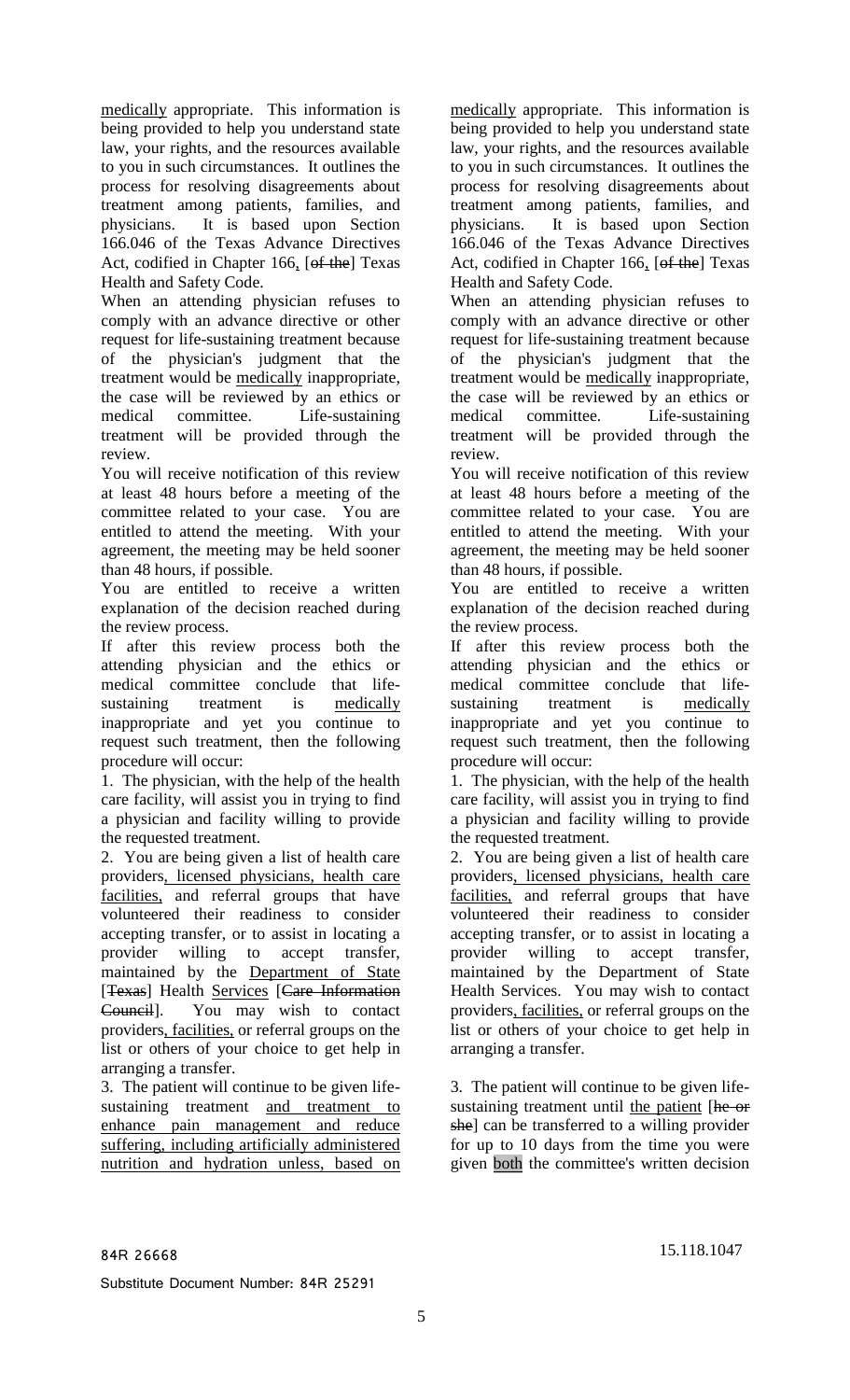reasonable medical judgment, providing artificially administered nutrition and hydration would hasten the patient's death, seriously exacerbate other major medical problems, result in substantial irremediable physical pain, suffering, or discomfort not outweighed by the benefit of the treatment, be medically ineffective, or be contrary to the patient's clearly stated desires, until the patient [he or she] can be transferred to a willing provider for up to 10 days from the time you were given the committee's written decision that life-sustaining treatment is not appropriate.

4. If a transfer can be arranged, the patient will be responsible for the costs of the transfer.

5. If a provider cannot be found willing to give the requested treatment within 10 days, life-sustaining treatment may be withdrawn unless a court of law has granted an extension.

6. You may ask the appropriate district or county court to extend the 10-day period if the court finds that there is a reasonable expectation that you may find a physician or health care facility willing to provide lifesustaining treatment [will be found] if the extension is granted.

\*"Life-sustaining treatment" means treatment that, based on reasonable medical judgment, sustains the life of a patient and without which the patient will die. The term includes both life-sustaining medications and artificial life support, such as mechanical breathing machines, kidney dialysis treatment, and artificially administered [artificial] nutrition and hydration. The term does not include the administration of pain management medication or the performance of a medical procedure considered to be necessary to provide comfort care, or any other medical care provided to alleviate a patient's pain.

(b) In cases in which the attending physician refuses to comply with an advance that life-sustaining treatment is not appropriate and the patient's medical record. The patient will continue to be given after the 10-day period treatment to enhance pain management and reduce suffering, including artificially administered nutrition and hydration, unless, based on reasonable medical judgment, providing artificially administered nutrition and hydration would hasten the patient's death, be medically contraindicated such that the provision of the treatment seriously exacerbates lifethreatening medical problems not outweighed by the benefit of the provision of the treatment, result in substantial irremediable physical pain not outweighed by the benefit of the provision of the treatment, be medically ineffective in prolonging life, or be contrary to the patient's or surrogate's clearly documented desires.

4. If a transfer can be arranged, the patient will be responsible for the costs of the transfer.

5. If a provider cannot be found willing to give the requested treatment within 10 days, life-sustaining treatment may be withdrawn unless a court of law has granted an extension.

6. You may ask the appropriate district or county court to extend the 10-day period if the court finds that there is a reasonable expectation that you may find a physician or health care facility willing to provide lifesustaining treatment [will be found] if the extension is granted. Patient medical records will be provided to the patient or surrogate in accordance with Section 241.154, Texas Health and Safety Code.

\*"Life-sustaining treatment" means treatment that, based on reasonable medical judgment, sustains the life of a patient and without which the patient will die. The term includes both life-sustaining medications and artificial life support, such as mechanical breathing machines, kidney dialysis treatment, and artificially administered [artificial] nutrition and hydration. The term does not include the administration of pain management medication or the performance of a medical procedure considered to be necessary to provide comfort care, or any other medical care provided to alleviate a patient's pain.

(b) In cases in which the attending physician refuses to comply with an advance

84R 26668 15.118.1047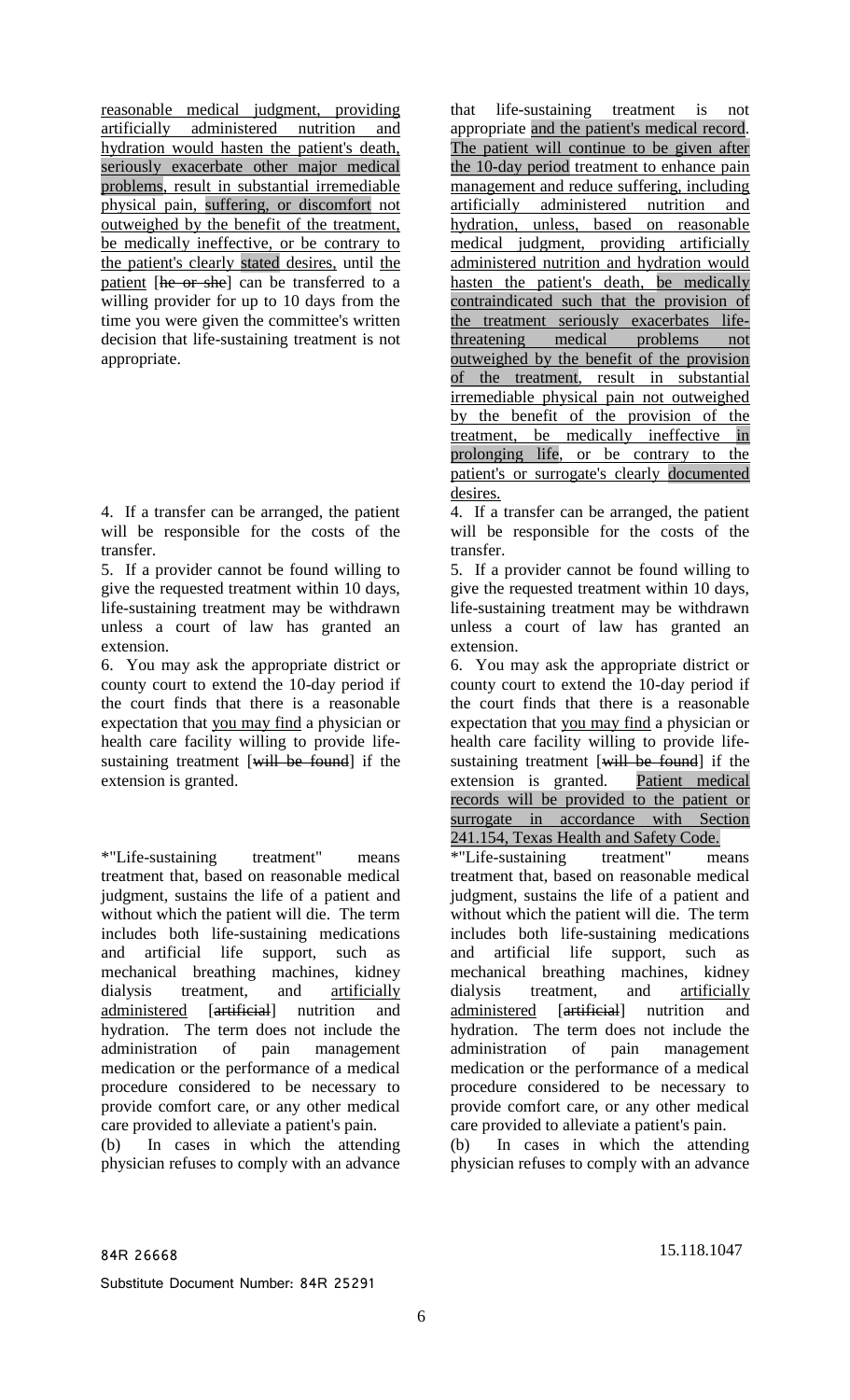directive or treatment decision requesting the withholding or withdrawal of lifesustaining treatment, the statement required by Section  $166.046(b)(3)(A)$  shall be in substantially the following form:

When There Is A Disagreement About Medical Treatment: The Physician Recommends Life-Sustaining Treatment That You Wish To Stop

You have been given this information because you have requested the withdrawal or withholding of life-sustaining treatment\* for yourself as the patient or on behalf of the patient, as applicable, and the attending physician disagrees with and refuses to comply with that request. The information is being provided to help you understand state law, your rights, and the resources available to you in such circumstances. It outlines the process for resolving disagreements about treatment among patients, families, and physicians. It is based upon Section 166.046 of the Texas Advance Directives Act, codified in Chapter 166, [of the] Texas Health and Safety Code.

When an attending physician refuses to comply with an advance directive or other request for withdrawal or withholding of life-sustaining treatment for any reason, the case will be reviewed by an ethics or medical committee. Life-sustaining treatment will be provided through the review.

You will receive notification of this review at least 48 hours before a meeting of the committee related to your case. You are entitled to attend the meeting. With your agreement, the meeting may be held sooner than 48 hours, if possible.

You are entitled to receive a written explanation of the decision reached during the review process.

If you or the attending physician do not agree with the decision reached during the review process, and the attending physician still refuses to comply with your request to withhold or withdraw life-sustaining treatment, then the following procedure will occur:

1. The physician, with the help of the health care facility, will assist you in trying to find a physician and facility willing to withdraw or withhold the life-sustaining treatment.

2. You are being given a list of health care providers, licensed physicians, health care facilities, and referral groups that have

directive or treatment decision requesting the withholding or withdrawal of lifesustaining treatment, the statement required by Section  $166.046(b)(3)(A)$  shall be in substantially the following form:

When There Is A Disagreement About Medical Treatment: The Physician Recommends Life-Sustaining Treatment That You Wish To Stop

You have been given this information because you have requested the withdrawal or withholding of life-sustaining treatment\* for yourself as the patient or on behalf of the patient, as applicable, and the attending physician disagrees with and refuses to comply with that request. The information is being provided to help you understand state law, your rights, and the resources available to you in such circumstances. It outlines the process for resolving disagreements about treatment among patients, families, and physicians. It is based upon Section 166.046 of the Texas Advance Directives Act, codified in Chapter 166, [of the] Texas Health and Safety Code.

When an attending physician refuses to comply with an advance directive or other request for withdrawal or withholding of life-sustaining treatment for any reason, the case will be reviewed by an ethics or medical committee. Life-sustaining treatment will be provided through the review.

You will receive notification of this review at least 48 hours before a meeting of the committee related to your case. You are entitled to attend the meeting. With your agreement, the meeting may be held sooner than 48 hours, if possible.

You are entitled to receive a written explanation of the decision reached during the review process.

If you or the attending physician do not agree with the decision reached during the review process, and the attending physician still refuses to comply with your request to withhold or withdraw life-sustaining treatment, then the following procedure will occur:

1. The physician, with the help of the health care facility, will assist you in trying to find a physician and facility willing to withdraw or withhold the life-sustaining treatment.

2. You are being given a list of health care providers, licensed physicians, health care facilities, and referral groups that have